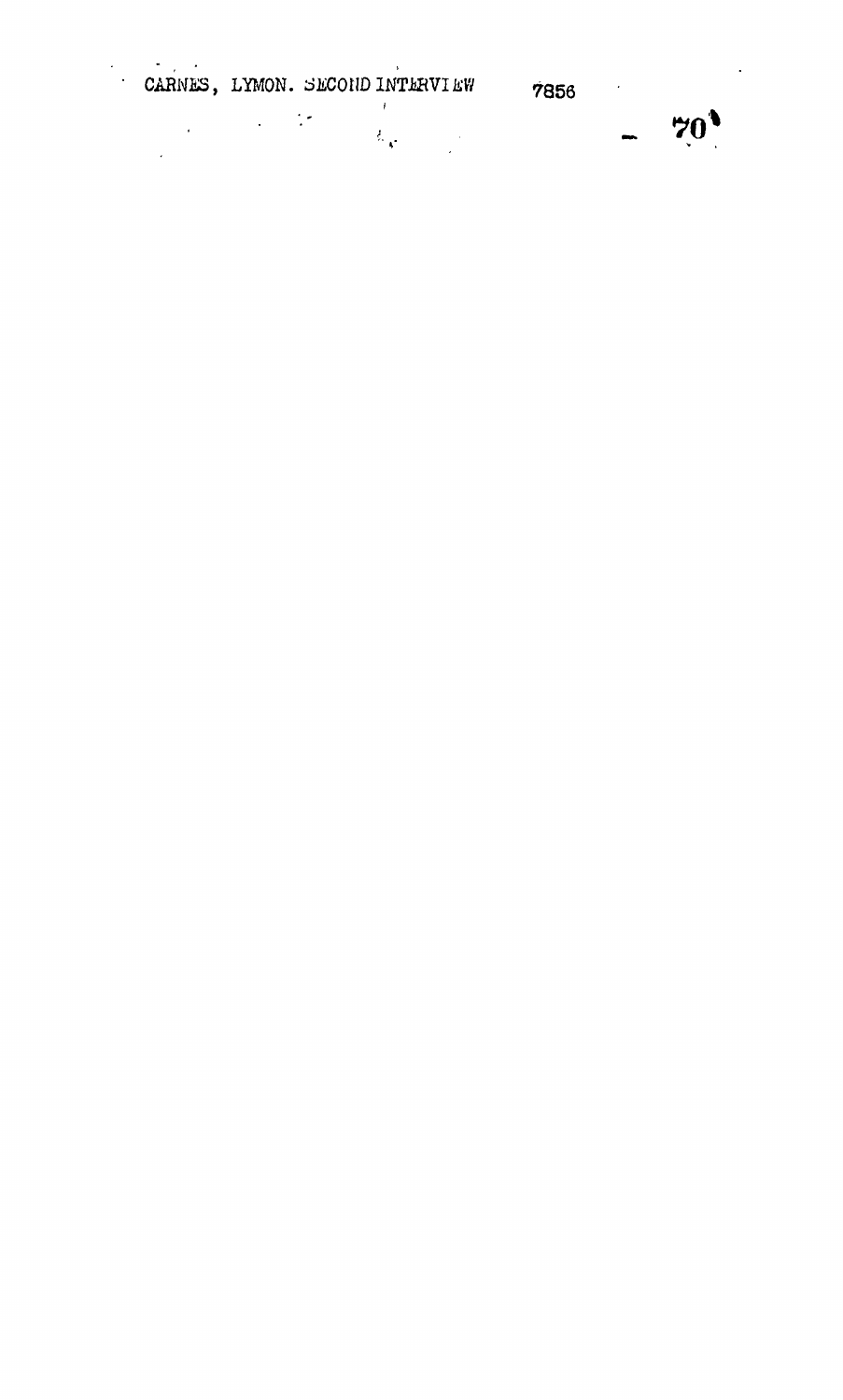| đ.                                                                                 |                     |  |       |                  |
|------------------------------------------------------------------------------------|---------------------|--|-------|------------------|
|                                                                                    | $-11 -$             |  |       | Form $D-(S-149)$ |
| WORKS PROCRESS ADMINISTRATION<br>Indian-Pioneor History Project for Oklahoma<br>a. | IEGEND & STÖRY FORM |  |       |                  |
| CARNES, LYMON. SECOND INTERVIEW.                                                   |                     |  | 7856. |                  |
|                                                                                    |                     |  |       |                  |
| This report made on (date) _____ October 18, 1937. 1937.                           |                     |  |       |                  |
| 1. This legend was<br>secured from (name)                                          | Lymon Carnes.       |  |       |                  |
| Address<br>Bentley, Oklahoma, Box 55.                                              |                     |  |       |                  |
| This person is (male or female) White, Negro, Indian,                              |                     |  |       |                  |
|                                                                                    |                     |  |       |                  |
| 2.<br>Origin and history of legond or story Allotment of lands by the              |                     |  |       |                  |
| Choctaw tribe through the United States Land Commission located                    |                     |  |       |                  |
| at Atoka.                                                                          |                     |  |       |                  |
|                                                                                    |                     |  |       |                  |
| 3. Trite out the legend or story as couplately as possible. Use blank              |                     |  |       |                  |

sheets and attach firmly to this form. Number of sheets attached 2

 $\ddot{\phantom{0}}$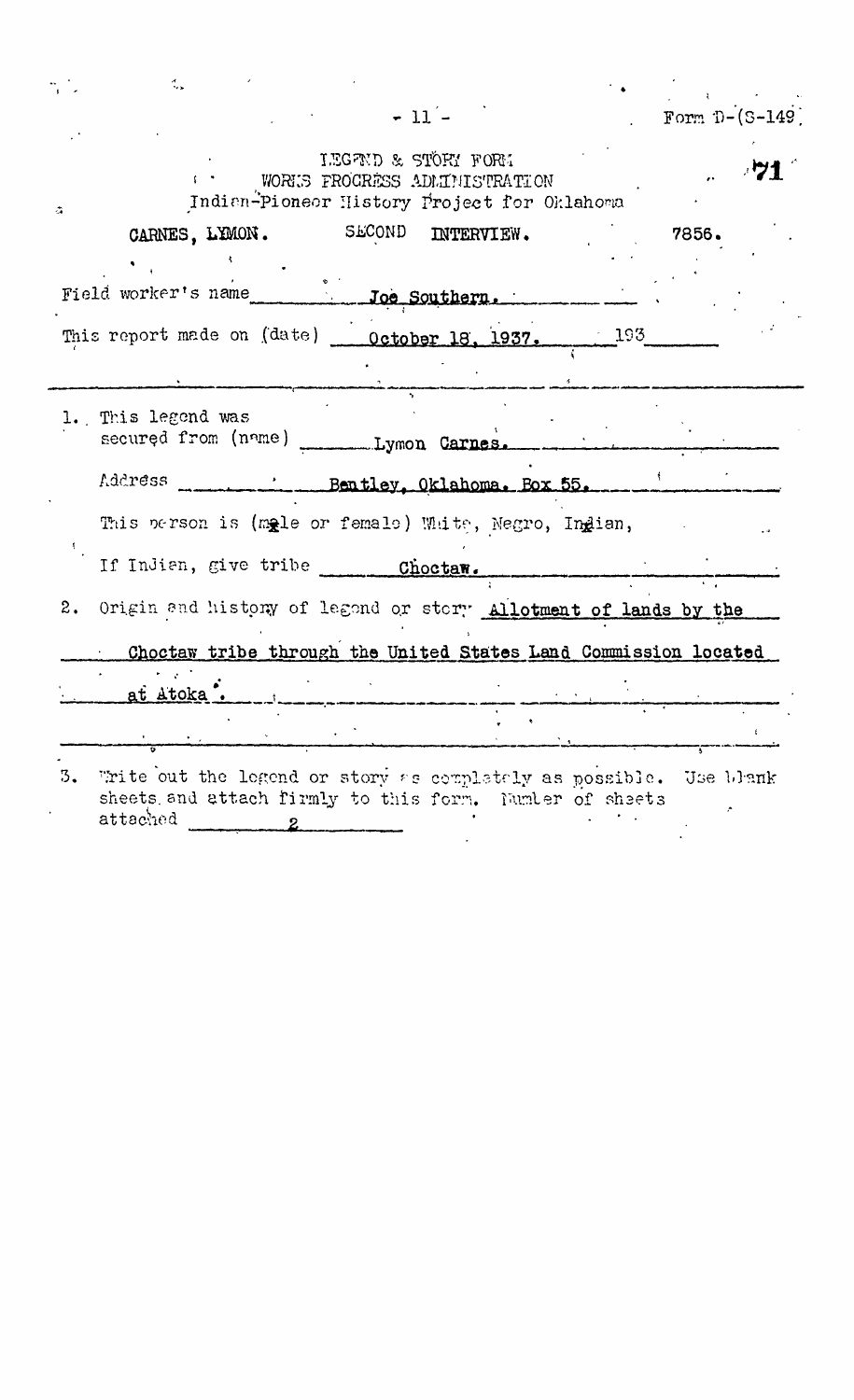Joe Southern, Investigator, 0ct. 18, 1937.

## An Interview With Lymon. Jarnes, Bentley, Oklahoma. Box 55.

I am a Choctaw Indian; my name is Lymon Carnes and I was born March 16, 1870 at a place four miles south-'t te stelling the state of the state of the state of the state of the state of the state of the state of the state of the state of the state of the state of the state of the state of the state of the state of the state of east of Atoka.

In 1903 the Commission at Atoka to the Southeastern district, after the land was surveyed and appraised in the Choctaw Nation, by the United States Government ,was housed and established at Atoka and then began the allotment, of lands to.the Choctaw and Chiekasaw Indians and continued up to 1906. When the new born were allotted these continued up to 1906'. When the, new born were allotteqthese lands were appraised from 25 cents up to §10.00 per acre • according to their agricultural and timber value and location.. Ihese older Indians had their preferences as to their homesteads and locations, and their surplus land was J allottedto them by the Commission wherever they saw fit to allot them. Some time the land allottedwas near their homestead and sometimes it was from ten to seyenty-five miles away from them and sometizoes the land was in blocks of from five to eighty acres according to location and '

**• . '\_ 72**